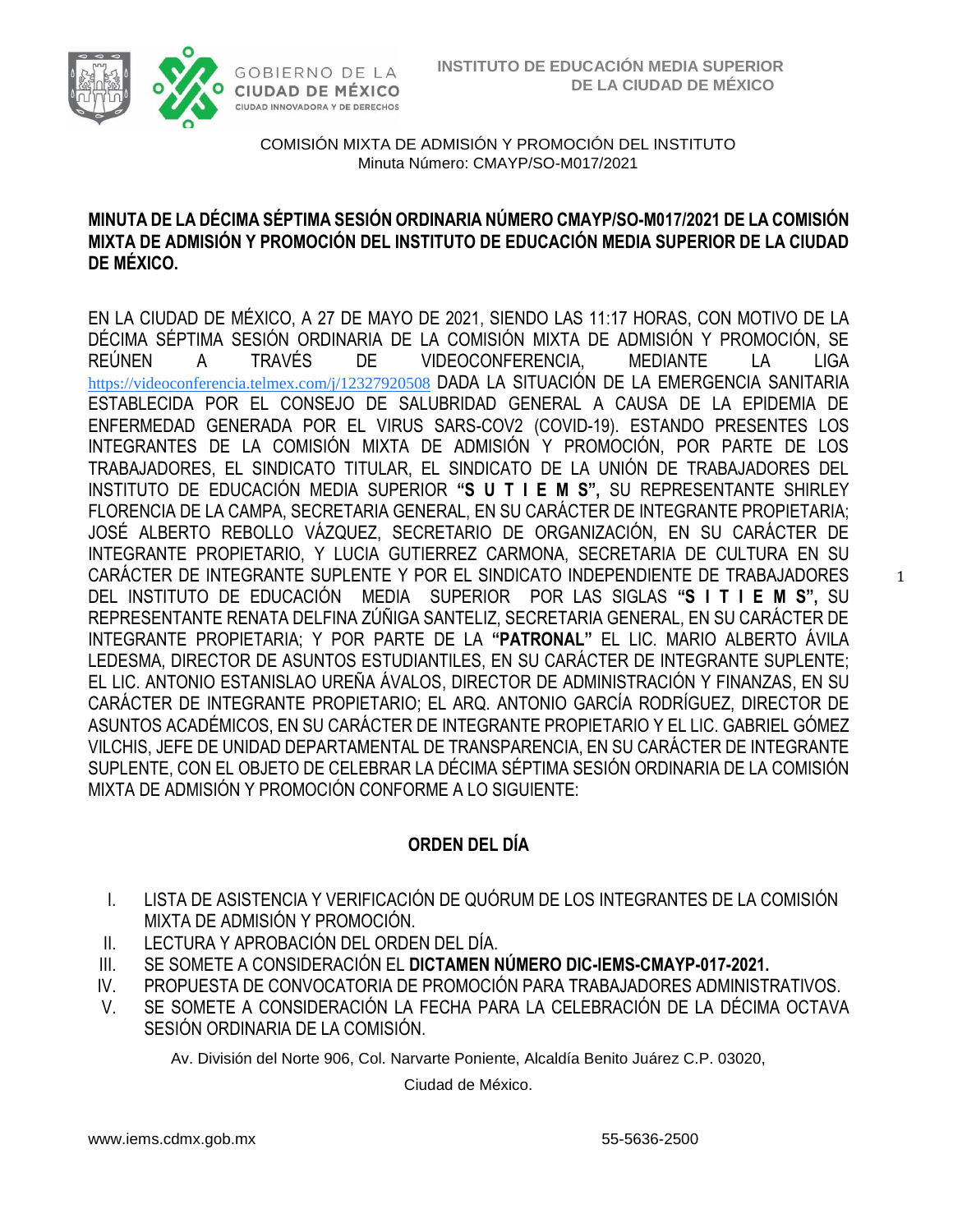

### **M I N U T A**

**PRIMERO. -** DE ACUERDO CON LA LISTA DE ASISTENCIA DE LOS INTEGRANTES DE LA COMISIÓN, EXISTE QUÓRUM LEGAL VÁLIDO PARA LLEVAR A CABO LA DÉCIMA SÉPTIMA SESIÓN ORDINARIA DE LA COMISIÓN MIXTA DE ADMISIÓN Y PROMOCIÓN.

**SEGUNDO. -** PREVIA LECTURA SE APRUEBA EL ORDEN DEL DÍA PROPUESTO POR LOS INTEGRANTES.

**TERCERO. -** LOS INTEGRANTES DE LA COMISIÓN MIXTA DE ADMISIÓN Y PROMOCIÓN APRUEBAN EN TODAS Y CADA UNA DE SUS PARTES EL DICTAMEN **DIC-IEMS-CMAYP-017-2021**, LO ANTERIOR PARA TODOS LOS EFECTOS ADMINISTRATIVOS CORRESPONDIENTES.

**CUARTO. -** PROPUESTA DE CONVOCATORIA DE PROMOCIÓN PARA PERSONAL ADMINISTRATIVO. SE CONTINUA CON LAS MESAS DE TRABAJO.

2

**QUINTO. -** SE ACUERDA FECHA PARA LA CELEBRACIÓN DE LA DÉCIMA OCTAVA SESIÓN ORDINARIA DE LA COMISIÓN MIXTA DE ADMISIÓN Y PROMOCIÓN EL DÍA 3 DE JUNIO DE 2021, A LAS 11:00 HRS. SE ENVIARÁ MEDIANTE CORREO ELECTRÓNICO LA LIGA DE LA VIDEOCONFERENCIA A LOS INTEGRANTES, PREVIO A LA SESIÓN RESPECTIVA.

**SEXTO.-** LOS ACUERDOS TOMADOS EN LA PRESENTE SESIÓN, SON VÁLIDOS Y SURTIRÁN SUS EFECTOS LEGALES Y JURÍDICOS EN TÉRMINOS DE LO DISPUESTO POR EL NUMERAL TERCERO, PÁRRAFOS SÉPTIMO Y OCTAVO DEL "ACUERDO POR EL QUE SE AUTORIZA EL USO DE MEDIOS REMOTOS TECNOLÓGICOS DE COMUNICACIÓN COMO MEDIOS OFICIALES PARA CONTINUAR CON LAS FUNCIONES ESENCIALES Y SE ESTABLECEN MEDIDAS PARA LA CELEBRACIÓN DE LAS SESIONES DE LOS ÓRGANOS COLEGIADOS EN LAS DEPENDENCIAS, ÓRGANOS DESCONCENTRADOS, ENTIDADES DE LA ADMINISTRACIÓN PÚBLICA Y ALCALDÍAS DE LA CIUDAD DE MÉXICO, CON MOTIVO DE LA EMERGENCIA SANITARIA POR CAUSAS DE FUERZA MAYOR DEL CONSEJO DE SALUD DE LA CIUDAD DE MÉXICO", PUBLICADO EN LA GACETA OFICIAL DE LA CIUDAD DE MÉXICO EL 06 DE ABRIL DE 2020".

Av. División del Norte 906, Col. Narvarte Poniente, Alcaldía Benito Juárez C.P. 03020, **SÉPTIMO. -** AGOTADOS EN SU TOTALIDAD LOS ASUNTOS DEL ORDEN DEL DÍA, LOS INTEGRANTES DE LA COMISIÓN EXPRESARON SU CONSENTIMIENTO SIN MEDIAR ALGÚN VICIO DE LA VOLUNTAD, RESPECTO DE LA MINUTA EMITIDA, LA QUE SURTIRÁ SUS EFECTOS LEGALES A PARTIR DE SU

Ciudad de México.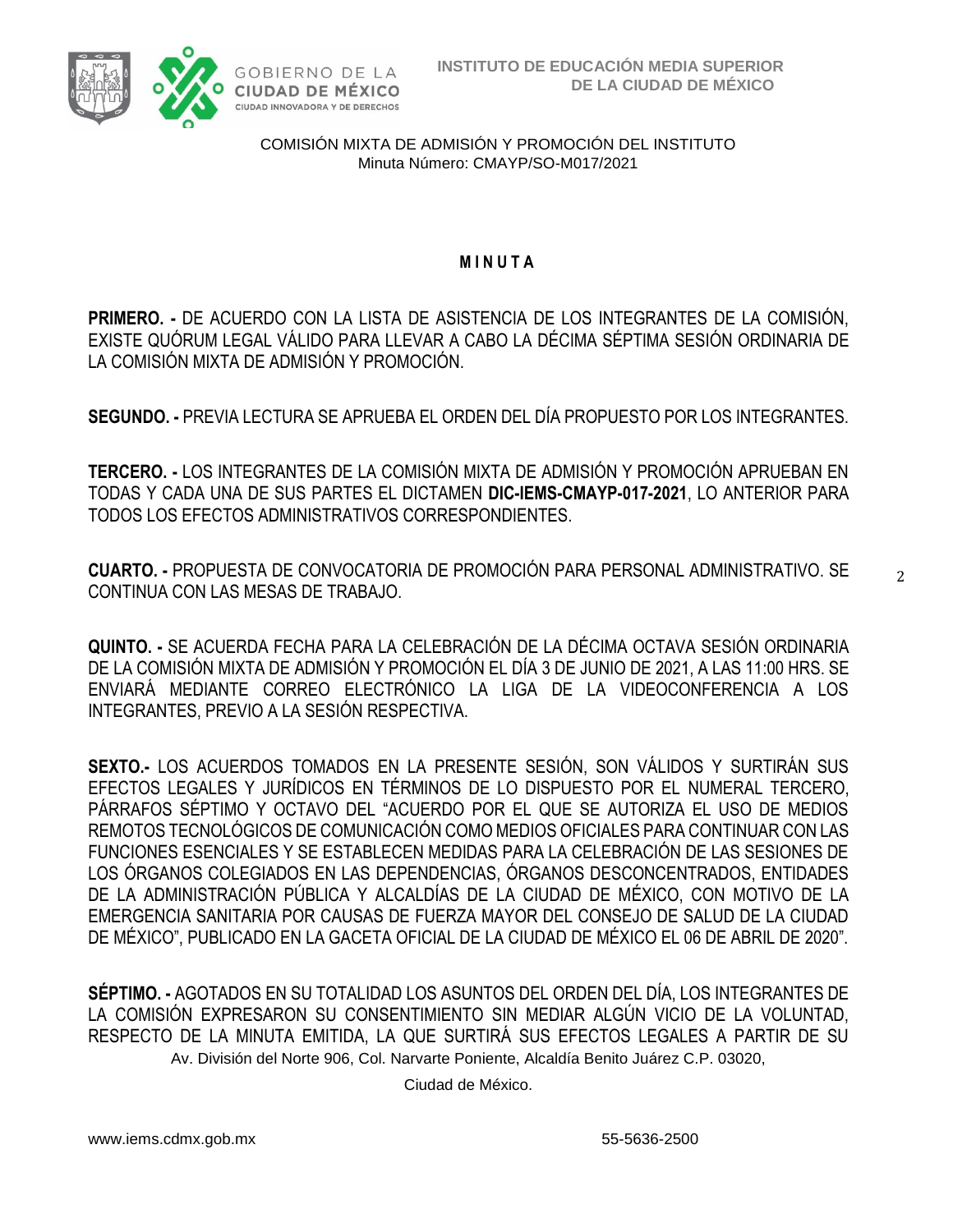

### PUBLICACIÓN EN LA PÁGINA OFICIAL DEL INSTITUTO DE CONFORMIDAD CON EL NUMERAL SEXTO DE LA PRESENTE MINUTA, Y LAS FIRMAS AUTÓGRAFAS DE LOS QUE EN ELLA INTERVINIERON SE ASENTARAN UNA VEZ TERMINADA LA EMERGENCIA SANITARIA.

----------------------------------------------------------------------------------------------------------------------------------------------------- ESTE DOCUMENTO SE CONCLUYE SIENDO LAS 12:30 HORAS DEL 27 DE MAYO DE 2021---------------------

-----------------------------------------------------------------------------------------------------------------------------------------------

**FIRMAN LAS PARTES**

## **POR PARTE DE LOS TRABAJADORES DEL IEMSCDMX**

## **SHIRLEY FLORENCIA DE LA CAMPA RENATA DELFINA ZUÑIGA SANTELIZ**

3

INTEGRANTE PROPIETARIA SECRETARIA GENERAL DEL SINDICATO DE LA UNIÓN DE TRABAJADORES DEL INSTITUTO DE EDUCACIÓN MEDIA SUPERIOR (SUTIEMS)

INTEGRANTE PROPIETARIA SECRETARIA GENERAL DEL SINDICATO INDEPENDIENTE DE TRABAJADORES DEL INSTITUTO DE EDUCACIÓN MEDIA SUPERIOR (SITIEMS)

# **JOSÉ ALBERTO REBOLLO VÁZQUEZ LUCÍA GUTIÉRREZ CARMONA**

INTEGRANTE PROPIETARIO SECRETARIO DE ORGANIZACIÓN DEL SINDICATO DE LA UNIÓN DE TRABAJADORES DEL INSTITUTO DE EDUCACIÓN MEDIA SUPERIOR (SUTIEMS)

INTEGRANTE SUPLENTE SECRETARIA DE CULTURA DEL SINDICATO DE LA UNIÓN DE TRABAJADORES DEL INSTITUTO DE EDUCACIÓN MEDIA SUPERIOR (SUTIEMS)

Av. División del Norte 906, Col. Narvarte Poniente, Alcaldía Benito Juárez C.P. 03020,

Ciudad de México.